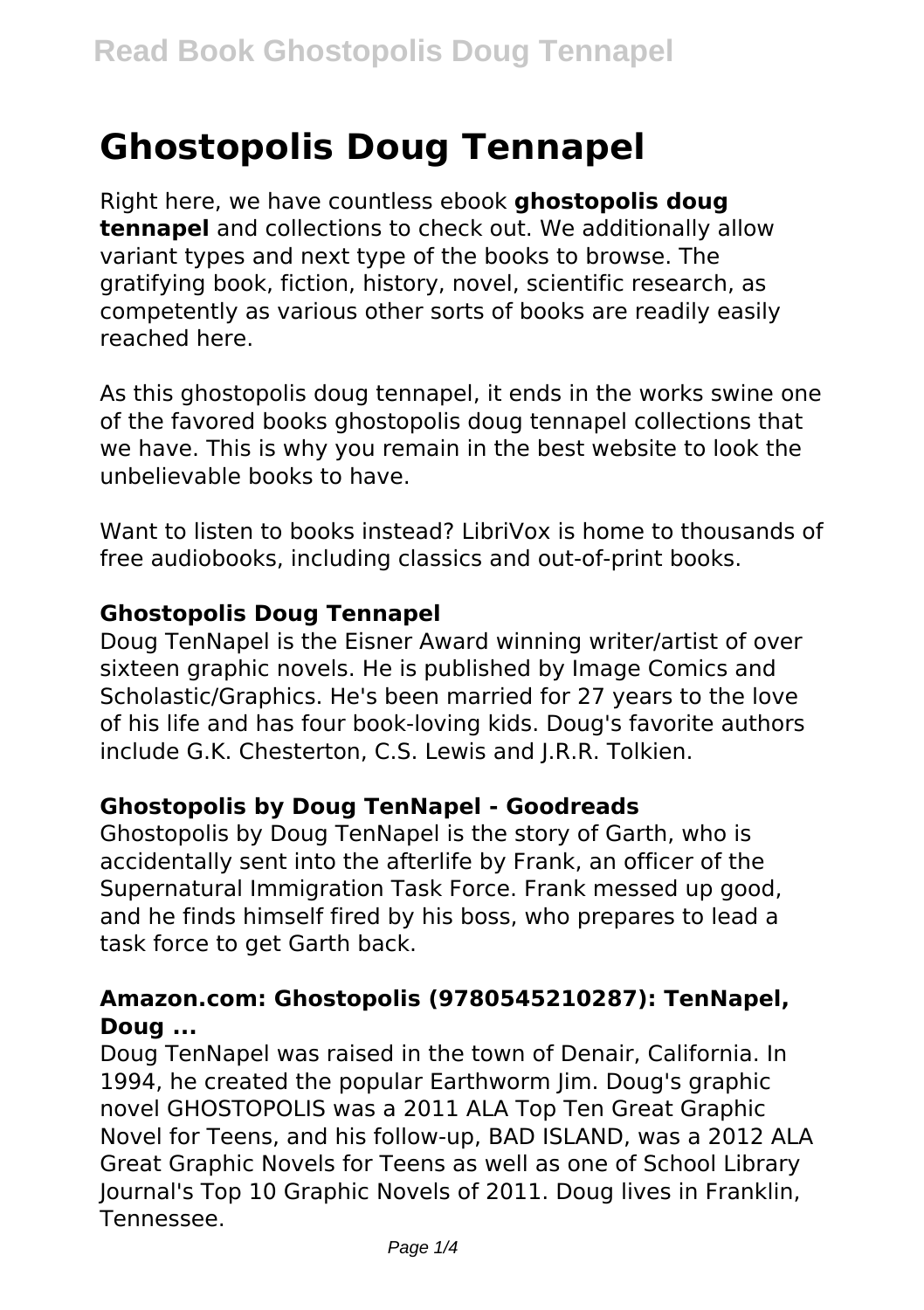# **Ghostopolis by Doug TenNapel, Paperback | Barnes & Noble®**

Doug TenNapel is the creator of Earthworm Jim and The Neverhood. Discover more about his work in TV, film and Video Games at the IMDb. Doug TenNapel's most recent Graphic Novel is Nnewts. Teachers and students can find more information about his work at his Scholastic author page.

# **Ghostopolis – Doug TenNapel**

Doug TenNapel Doug TenNapel (born July 10, 1966) makes books, makes art and is the creator of Earthworm Jim. He is the author and illustrator of GHOSTOPOLIS, BAD ISLAND, CARDBOARD and TOMMYSAURUS REX, all published by Graphix. Doug has worked as a professional artist for thirty years.

# **Doug TenNapel – Doug TenNapel is a graphic novelist, video ...**

Dougs first graphic novel for Scholastic, GHOSTOPOLIS, was a 2011 ALA Top Ten Great Graphic Novel for Teens, and his followup, BAD ISLAND, is a 2012 ALA Great Graphic Novels for Teens as well as one of School Library Journals Top 10 Graphic Novels of 2011.

# **Ghostopolis - free PDF, EPUB, MOBI**

Ghostopolis is a graphic novel, written and penciled by Doug TenNapel, colored by Ethan Nicolle and published by GRAPHIX, a Scholastic Inc. imprint.

# **Ghostopolis - Wikipedia**

Doug TenNapel was raised in the town of Denair, California. In 1994, he created the popular Earthworm Jim. Doug's graphic novel GHOSTOPOLIS was a 2011 ALA Top Ten Great Graphic Novel for Teens, and his follow-up, BAD ISLAND, was a 2012 ALA Great Graphic Novels for Teens as well as one of School Library Journal 's Top 10 Graphic Novels of 2011.

## **Ghostopolis: Amazon.co.uk: Tennapel, Doug: 9780545210287 ...**

Earthworm Jim creator DOUG TENNAPEL is publishing his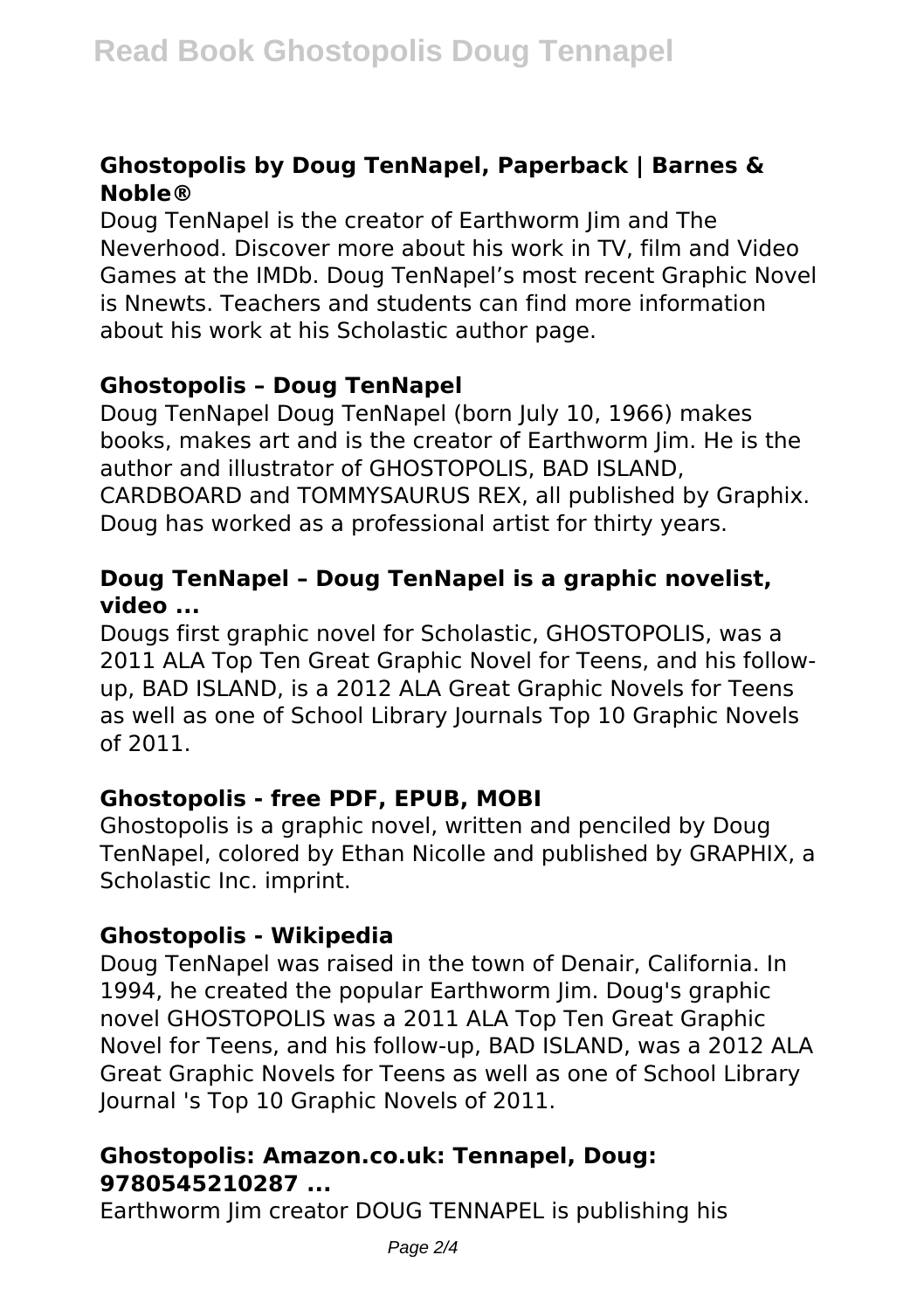Webcomic RATFIST, a vigilante-in-tights that satirizes comics, politics, philosophy, and even TENNAPEL himself! Featuring a forward written by MST3K/RiffTraxx's MICHAEL J. NELSON, and pinups by RYAN OTTLEY, SCOTT KURTZ, CHRISTOPHER HASTINGS and ETHAN NICOLLE! Published by Image Comics

## **Comic books and Graphic Novels | Doug TenNapel**

Ghostopolis, de Doug TenNapel Doug TenNapel és un reconegut autor de còmic als Estats Units que, a més, a la dècada dels 90 va crear una sèrie de televisió anomenada Earthworm Jim. Ara, però, ha arribat a les llibreries catalanes -finalment!- l'obra que l'ha fet més popular: Ghostopolis.

## **Ghostopolis - Doug Tennapel | Grup62**

Ghostopolis Doug TenNapel is a Californian comic artist, as well as a musician, animator and film maker. Born in Norwalk and raised in Denair, he got his Bachelor's Degree in arts from the Point Loma Nazarene University in 1988.

## **Doug TenNapel - Lambiek Comiclopedia**

Douglas Richard "Doug" TenNapel is an American animator, writer, cartoonist, video game designer, and comic book artist whose work has encompassed animated television, video games, and comic books. He is best known for creating Earthworm Jim, a character that spawned a video game series, animated series, and a toy line.

## **Doug TenNapel - Wikipedia**

Ghostopolis was to be a live-action supernatural film based on the graphic novel by Doug TenNapel and released from Walt Disney Pictures, Seed Productions and The Gotham Group in 2009.

## **Ghostopolis | Disney Wiki | Fandom**

Doug TenNapel is the creator of Earthworm Jim and The Neverhood. Discover more about his work in TV, film and Video Games at the IMDb. Sign up to the Doug TenNapel comics newsletter to get updates! Submit. Teachers and students can find more information about his work at his Scholastic author page.